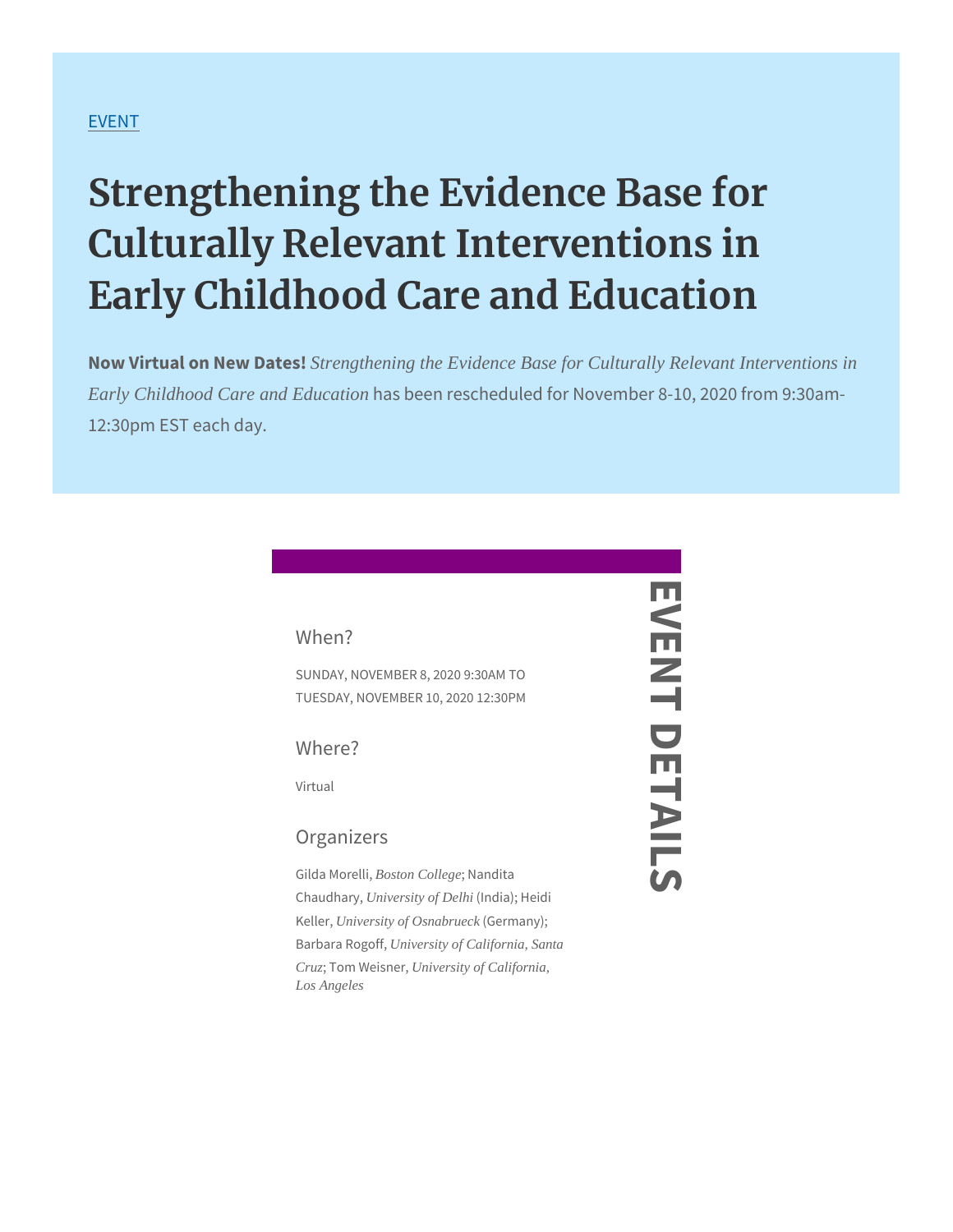

## [Update on the Coronavirus \(COVID](https://www.srcd.org/news/update-coronavirus-covid-19-and-srcd-meetings)-19) and SRCD Meetings

#SRCDCultureEarlyInterventions

Early childhood care and education interventions are increasingly r health, language, play, school readiness, and caregiver relations! ethnic, economic, and linguistic backgrounds from low to middle ind minority status. These children are rarely represented in scientifi interests of these children and their families being served by these methodological assumptions regarding teaching, learning and early global proliferation of interventions valid, relevant, and useful?

The workshop, hosted by the Society for Research in Child Develop Foundation, provides a collaborative platform for productive dialog conceptualize, design, implement and evaluate programs to serve d ways that are culturally sensitive and responsive to community stre practitioners, and policy makers with experience and expertise in is cultural aspects of human development are participating from acros sciences and especially important from the countries and commun interventions.